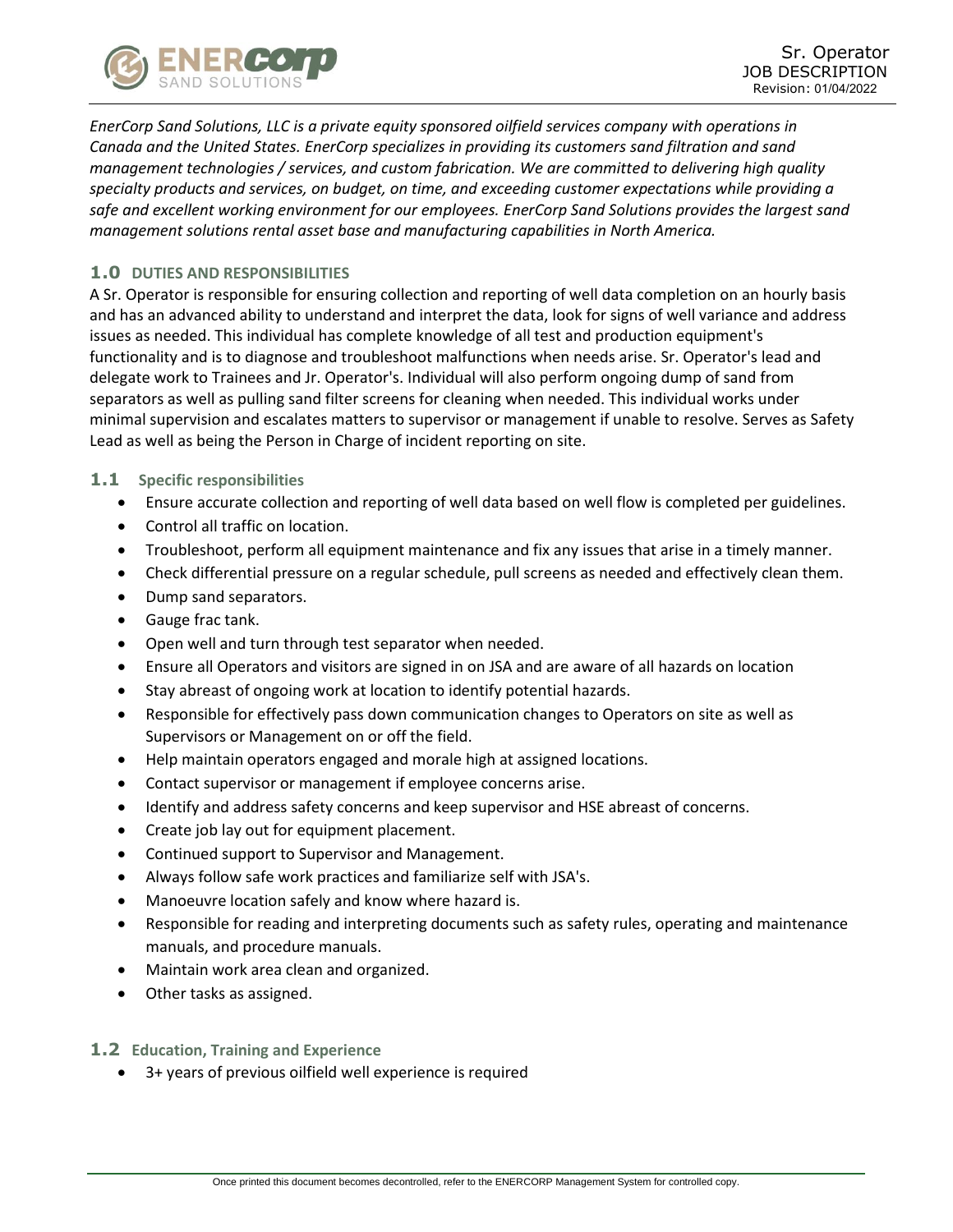

### **1.3 Skills and Abilities**

- Full understanding of separator functionality and how to operate it, including but not limited to adjusting fluid levels.
- Able to adjust back pressure regulators
- Skilled at changing orifice plates using a senior daniel.
- Capable of collecting and sampling well fluid for checking chloride and oil API gravity.
- Thorough knowledge of well opening sequence procedure to bring a well online.
- Able to repair all trim and seats on dump valves and back pressure regulators.
- Capable of trouble shooting measurement equipment.
- Full understanding of Well shot-in procedures.
- Complete understanding of purpose and urgency of re-directing flow to a flare if needed due to overpressure.
- In depth understanding of the flow path from the well head to the separation equipment.
- Capable of independently performing filter operation.
- Detailed knowledge of pumps, valves, rigging mechanisms, pressure testing, etc.
- Complete competency in collection, interpretation and reporting of well data.
- Full understanding of how to and when to equalize flow back tanks.
- Able to judge fluid rates and trucking disposal track times.
- Able to create and execute an evacuation plan.
- Ability to apply common sense understanding to carry out instructions furnished in written, oral, or diagram form.
- Ability to add, subtract, multiply, and divide in all units of measure, using whole numbers, and decimals.

#### **2.0 PHYSICAL AND SAFETY REQUIREMENTS**

- Can lift and carry up to 100 lbs max
- Can do 200 lb push/pull
- Ability to climb a ladder
- Able to do a 50-lb overhead lift
- Repetitive turning, like a choke wheel or well head valve
- Ability to climb in and out of truck's cab
- Able to swing 8 lb sledge hammer
- Sitting, bending, standing, walking, and typing 12 hours per day.
- Pass the required physical examination and drug screen as well as a Motor Vehicle Record check.
- Able to work in weather elements day or night time
- The employee must be adaptable to the unique work conditions that consist of long and irregular hours and changes in locations of work assignments. This position requires working in the field setting majority of the time with various weather conditions consisting of: wet, cold, and/or humid conditions at well sites, working near moving mechanical parts, vibration, loud noise, potential fumes or airborne particles, exposure to toxic or caustic chemicals where proper PPE must be donned.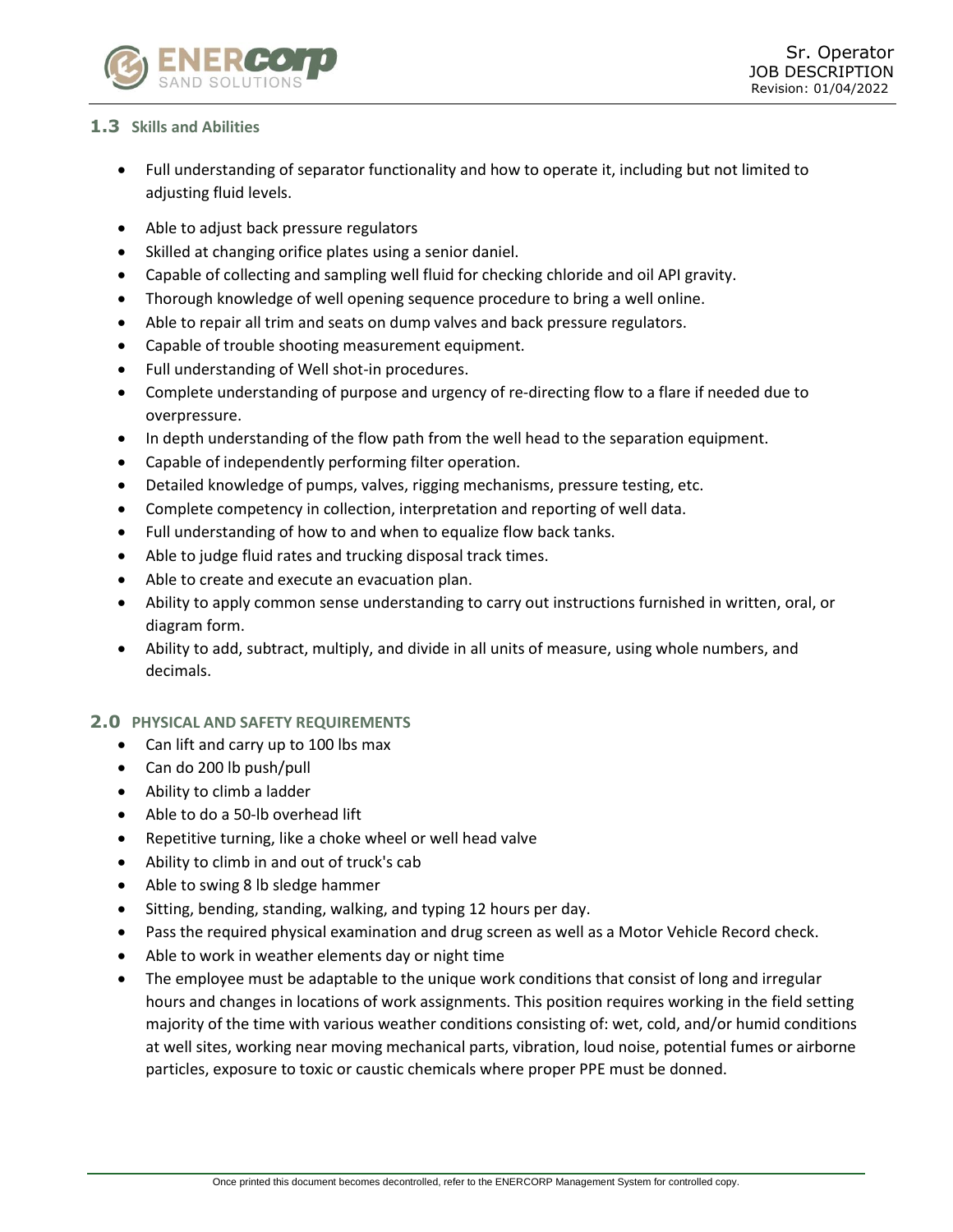

### **3.0 BEHAVIORAL COMPETENCIES**

- Must have attention to detail
- Be self-starter
- Able to be flexible and adaptable to the ever-changing needs of clients, schedules and industry.
- Possess good communication skills. Able to communicate verbally as well as in writing to different levels within EnerCorp as well as with client.
- Dedication & commitment to team focus and common goals.
- Able to withstand the mental and physical stress brought in by the element of an outdoor work environment.
- Ability to deal with and solve practical problems and deal with a variety of concrete variables in standardized situations.
- Willingness to lead and mentor Jr. Operators with a positive and engaging attitude.
- Recognize and accept safety responsibility for all individuals on location
- Ability to adapt to working day or night shifts as well as working with different teams and at various client locations as needed.
- Able to follow proper protocol for incident reporting and emergency situations.
- Good morale character.

#### **3.1 REQUIRED CERTS**

- HR/Safety NH Orientation
- PEC Safeland
- H2S Awareness
- Fit test
- Behavioral Based Safety Program Peer-to-Peer
- First Aid/CPR/AED
- OSHA 30 Hour
- Man lift/Forklift Certification
- Beginning to Well Control Class
- Calibration Class
- ESD Safety System Training

# **4.0 ACKNOWLEDGEMENT OF RESPONSIBILITIES**

I have read and understand the duties outlined in this job description.

| <b>Employee Signature</b>    | <b>Supervisor Signature</b>    |
|------------------------------|--------------------------------|
| <b>Employee Printed Name</b> | <b>Supervisor Printed Name</b> |
| Date Signed                  | Date Signed                    |